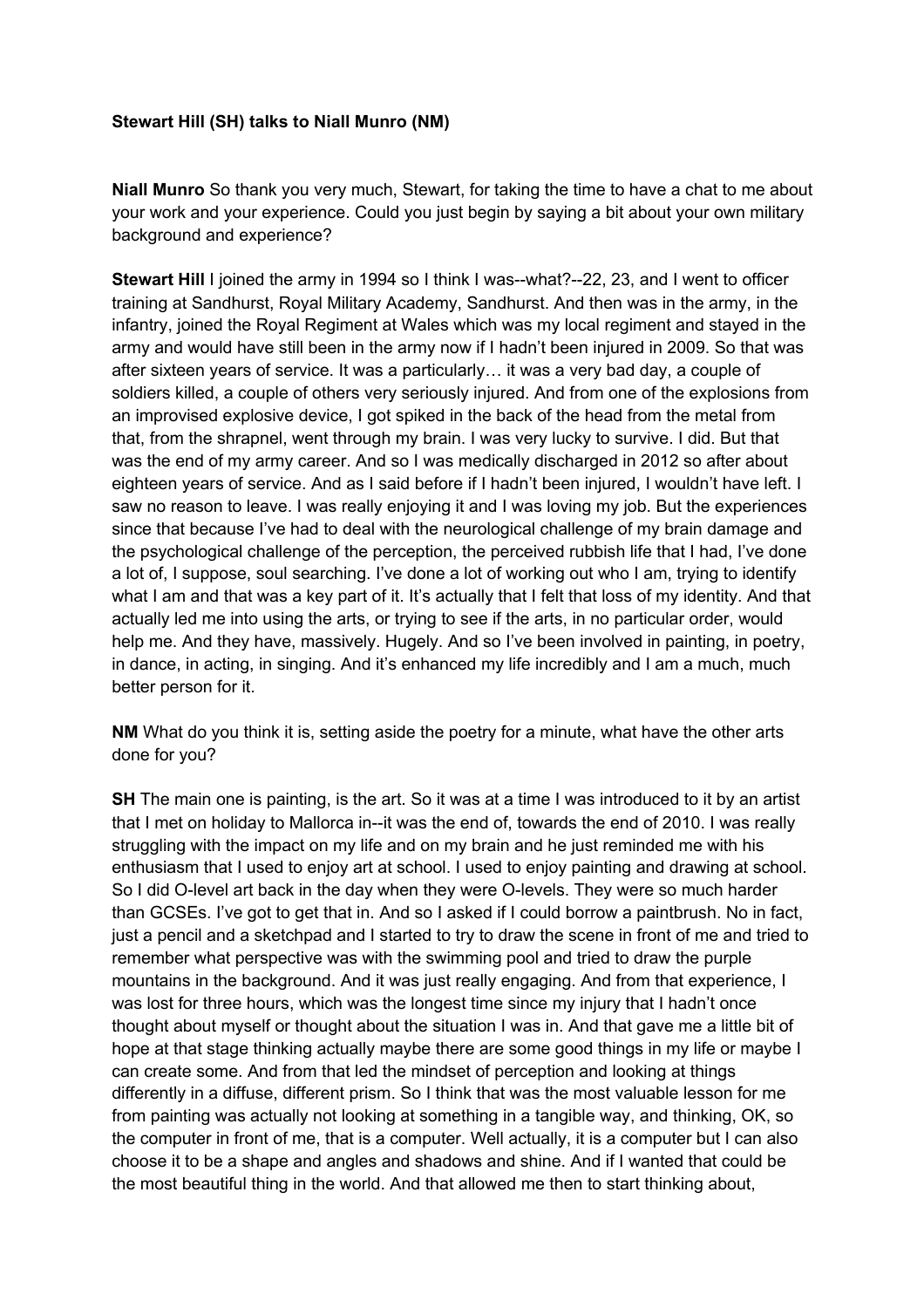philosophise a lot more, about life and who we are and who I am. And so that's been the most important lesson for me.

**NM** And in terms of your writing, what kind of writing have you been doing?

**SH** So I attempted to start writing a book about my experiences. That was a while ago.

## **NM** So that was nonfiction?

**SH** Memoir sort of. Yeah and so I put a synopsis together. It was hard work but actually I'm glad… I had an agent at the time. The publishers didn't accept it. They felt it was too angry and it was actually looking back at it. And I'm glad it wasn't accepted by anyone because I can see the anger in it because it was for a particularly angry period of my time. But poetry. I've written only maybe about less than ten poems. Maybe seven or eight. But I've written them at a time when I needed to write them to try and express how I was feeling to myself, not for anyone else, but trying to work out who I am. So I found it a really interesting self analysis tool to express and try to work out who I am, how I was feeling, why I was angry. And so that's what I love the aspect about poetry is if I... the challenge. OK, well, you're going to write an aspect about yourself that's going to be on display forever. How do you want people to see you? How do you want to describe? So you've got to search for words that actually really are important to you and find out what their meaning and there are subtleties in it. So I could choose a word that actually doesn't reflect exactly how I feel. And it's educational then because actually it's forcing me because I don't have a big word…

# **NM** Vocabulary.

**SH** Word vocabulary. As if by cue, I can't remember what I wanted to say. And so actually it's challenging me. It's saying, OK, well if that's not the word, get a thesaurus out, have a look, explore other words. You know and it's just helping... It just helps. It's improving my brain. It's neural pathways, they're igniting, they're going, because I'm not resting my brain. Although it's a challenge, it's a really really good challenge.

**NM** I was really struck actually. I think you were talking, yesterday or the day before yesterday, about precision. About finding exactly the right word. So is that sometimes a kind of frustrating thing if you can't necessarily find exactly the right word and you would go to the dictionary or thesaurus? Or is it actually a kind of enabling thing that you suddenly find the word and you think I've got it, that is capturing exactly what I want to say?

**SH** Within poetry, it's enabling. It's an enabler. It's lovely and I love it. Yes, I've found the word. And then I love trying to play with words. I'm not poetry-trained if that's the word, how to describe it. I haven't gone... I've had this workshop and this is the first sort of experience I've had of poetry workshops. But I just love playing around with words and seeing how they can bounce off each other and seeing if those consonants (if that the right word?) harmony with it and that's what I enjoy doing. Where it's not an enabler, is this pedantry, and this exactness, is where I'm trying to write prose. For example, a few years ago I was starting doing an Open University degree in psychology but actually had to give that up because of trying to find… I was using up so much time and energy of trying to make the essays be exact that actually it was just, it was counter productive. And I had to give it up. And my wife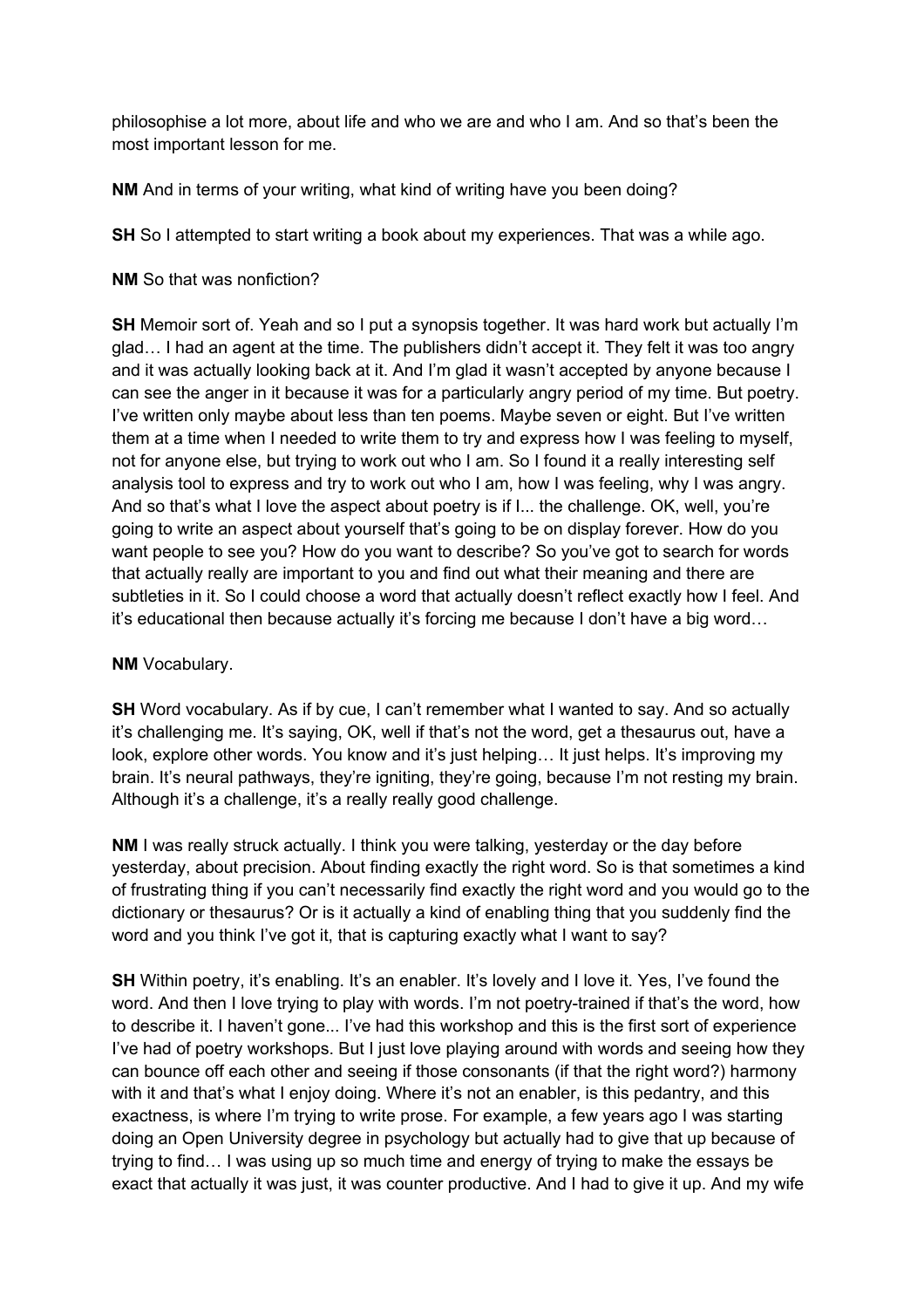recognised that. She said "Look, you're exhausting yourself. Your grades are fine. You're getting the good grades. You don't have to worry about…" Well, no. For me, it was important. And so I'm also doing stress management, I suppose, level four [...] education, on stress management, corporate stress management. Because all of it just fascinates me. And again, I find I'm spending a lot of time on trying to explain what I want, you know. Yeah.

**NM** It's also very interesting you were saying just thinking of choosing the words and choosing the kind of images of poetry. You were thinking about the visual art, and you were saying it shifts your perspective. And obviously a lot of poetry relies on metaphor and changing one image to another or comparing things that ordinarily wouldn't compare. So that in itself suggests that poetry might be a good vehicle for shifting people's views or shifting people's perspectives, or maybe allowing you to change your perspective on your own life?

**SH** So today, when we did, so we've been going through dialogue and how to use dialogue and speech in a poem. And you know just being aware of that method actually I did enjoy it. So there was an example of so an individual says "Where are the sardines?" and he was referring to a painting. But actually just using those three words created an image in my head of where this individual could be and what the painting looked like and how large or how small it was. And so in that way it worked. Actually there's no need to try and describe it. There are other ways to help someone visualise what they're doing. And I also accept that it worked for me and it may not work for someone else. So I do like poetry. I do like poems that don't follow stringently a particular way of writing. I like free poetry where they just drop in--does that make sense?--all these different techniques.

**NM** Yeah, absolutely. And juxtaposition of different things that wouldn't normally…

**SH** Yeah, I love that, I love the juxtaposition of words and of scenes and forcing, not forcing, encouraging oneself to think about what's been written and judge and maybe why, work out why that individual's chosen that word over that word or… so that's what I like. Yeah, that's a very enjoyable part of writing poetry.

**NM** Do you think that if you're writing about your own military experience. Is poetry a way to bridge that military civilian divide? Are there things you can do in poetry to express your experience that then civilians can access?

**SH** Part of the poetry I like... I really enjoy spoken poetry, so it goes back to the words and playing with words. I like the sound of words and playing with those sounds which can support and enhance the meaning behind it. So an example was, a few years ago, I was asked to give a short talk in support of this charity fundraising event about my army career, about my injury, the impact it had on me my injury, and how this particular charity helped me. They said "Could you give a speech on that? However it's got to be done in four minutes". OK, well how can I explain twenty, thirty years of my life in four minutes? And with that challenge… what that made me do is I thought actually, well I've written some poems about my life since my injury. And so I amalgamated and put together, took out bits of bits, and I created this four minute poem which summarises exactly all of that: my army career, what happened on the day of my injury, the impact it had on me, the change in my life, change in my attitude. And it is an incredibly strong four minute speech.